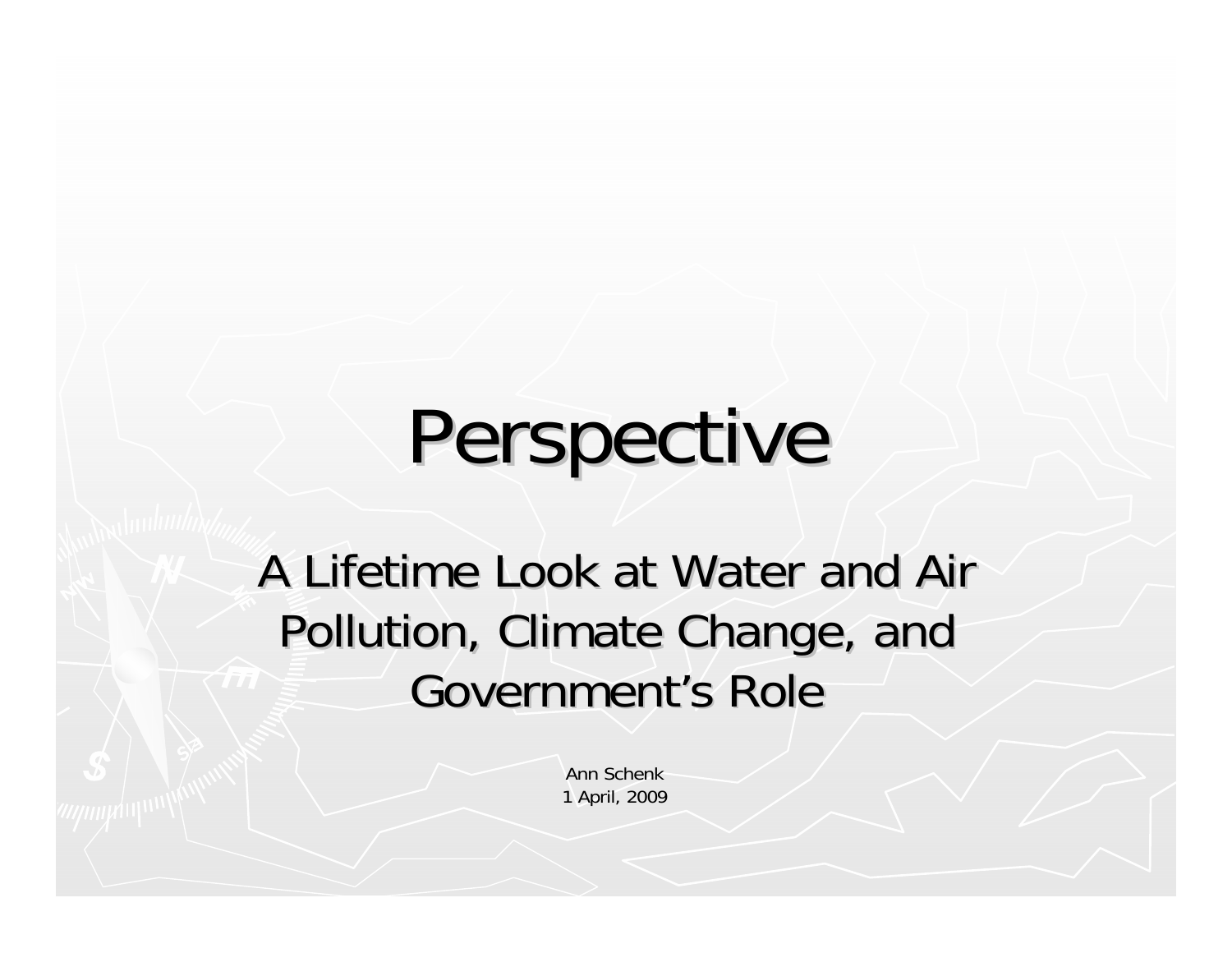# Why?

- ► Hearing incredulity in a student presenter's voice speaking of burning rivers
- ► Seeing "old-timers" reluctance
- ► Experiencing great changes in my lifetime
	- Every now and then it is good to look back at where we have been and take measure
	- The events in a person's lifetime define them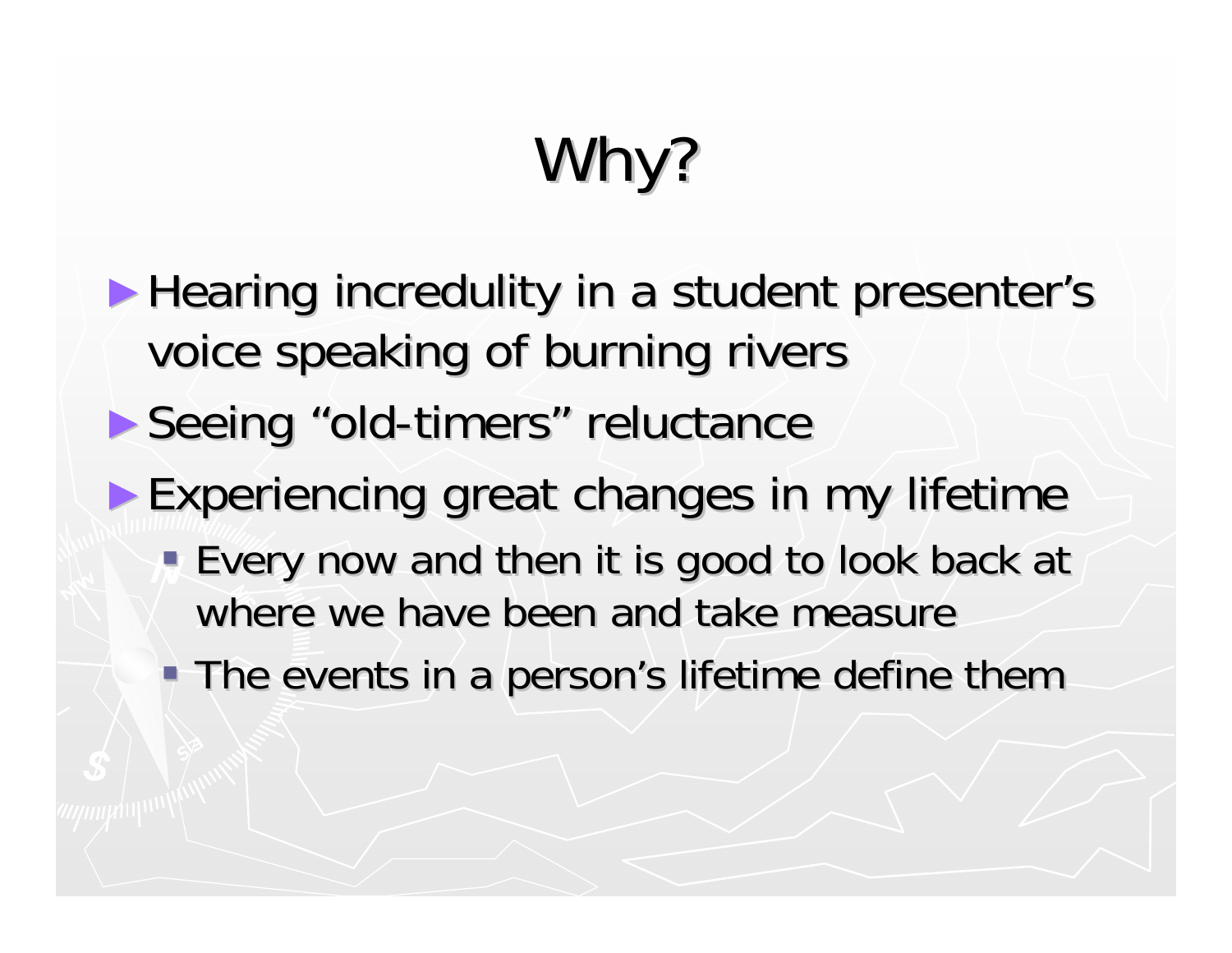#### Those who don't remember … Those who don't remember …

- ► The "Generation Gap" between those of us over 50 and under 30 is larger than previous 50 and under 30 is larger than previous differences:
	- **They never saw a river burn**
	- " "Love Canal" is a mere footnote, if recognized at all
	- **They never saw the Chesapeake Bay freeze all the way** to Smith Island
	- Agnes is an old girl's name
	- **"Ring Around the Collar" is a funny YouTube video** "
	- **The Interstate roads always existed**
	- $\blacksquare$  The Government is All-Wise and Beneficial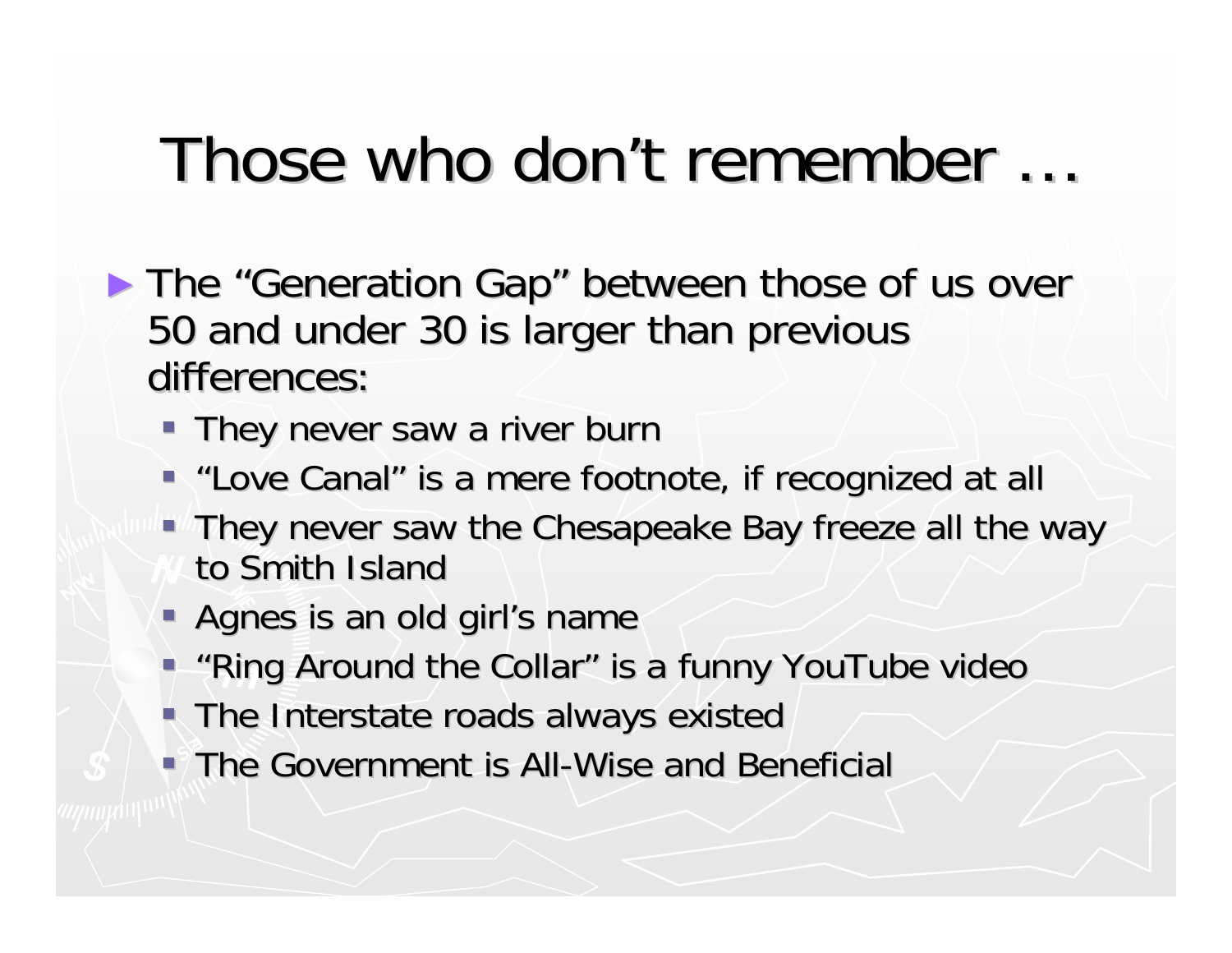## Yes, Virginia, Rivers DID burn!

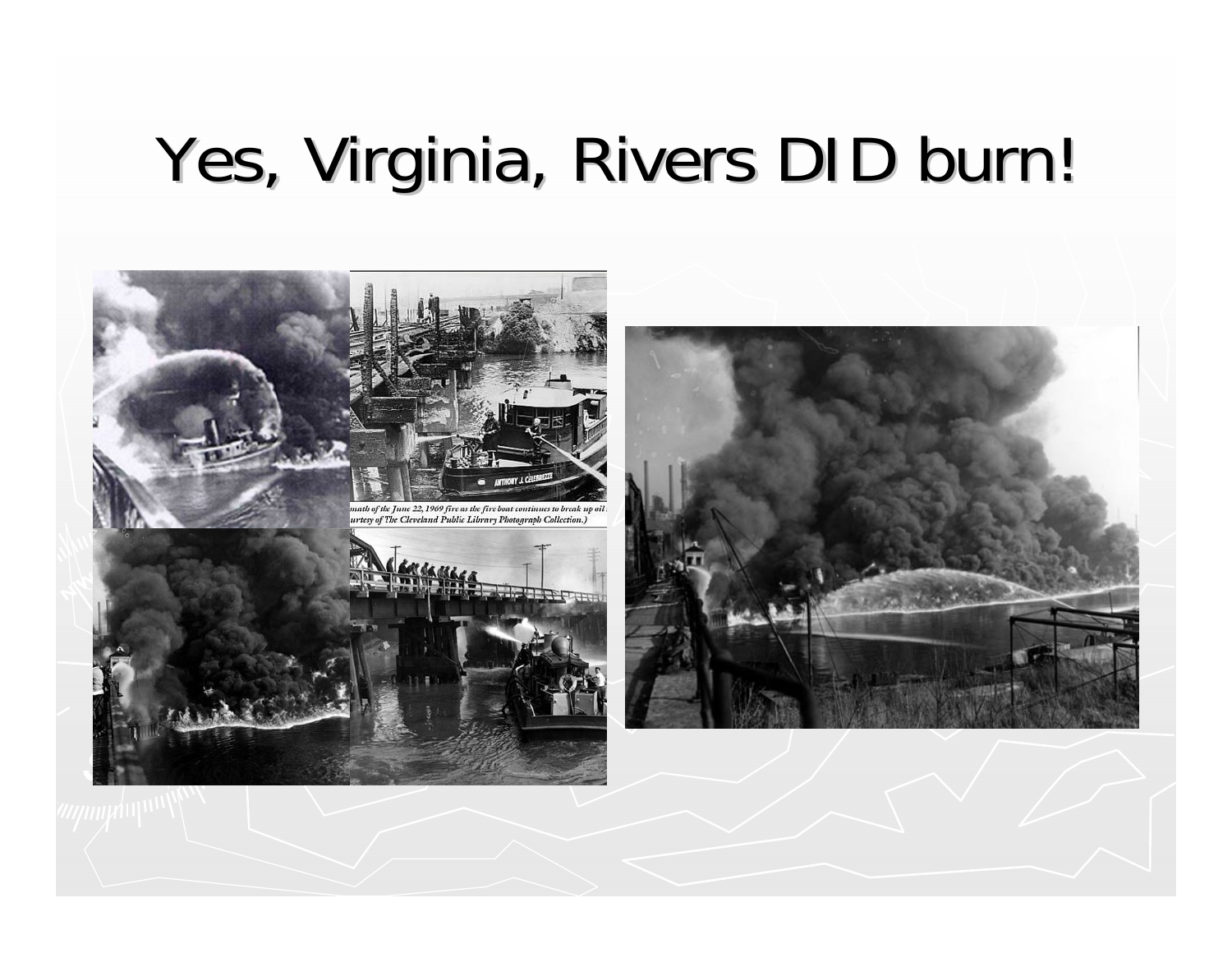#### Water Pollution -Burn, Baby, Burn!

- ► The Cuyahoga fire credited to starting the ball rolling was not the first, or largest, fire.
- $\blacktriangleright$  No press photo exists of the 1969 fire news agencies used photos from the 1952 blaze.

► The fire in 1952 on the Cuyahoga caused nearly thirty times the amount of damage. ►The Passaic (NJ) and Hudson (NY) also had The Passaic (NJ) and Hudson (NY) also had their share of fires and dumping since 1918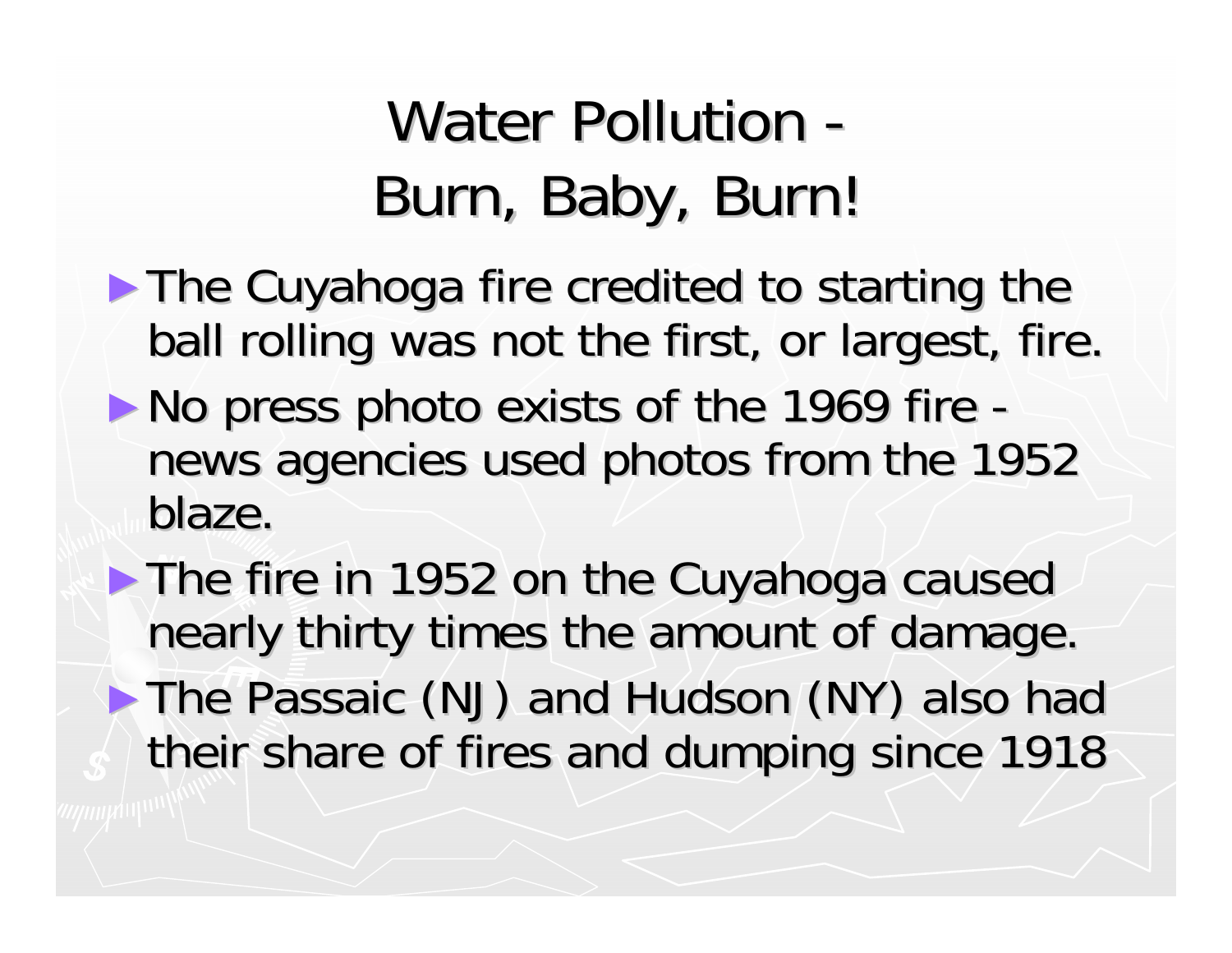#### Love Canal was NOT a nice place



COURTESY OF ADELINE LEVINE AND UNIVERSITY ARCHIVES, THE UNIVERSITY AT BUFFALO, SUNY Black Goo Bubbles of chemicals would appear in the ground when chemical drums burst; shown is a sinkhole in 1978.



**"The image of toxic wastes bubbling up from the ground shocked people across the country, and in 1980 directly spurred Congress to pass the Comprehensive Environmental Response, Compensation and Liability Act, which came to be known as Superfund."**

From NY Times: **Love Canal Declared Clean, Ending Toxic Horror** By ANTHONY DePALMA; David Staba, in Niagara Falls, contributed reporting for this article. Published: Thursday, March 18, 2004 http://query.nytimes.com/gst/fullpage.html?res=9E05E1DF1231F93BA25750C0A9629C8B63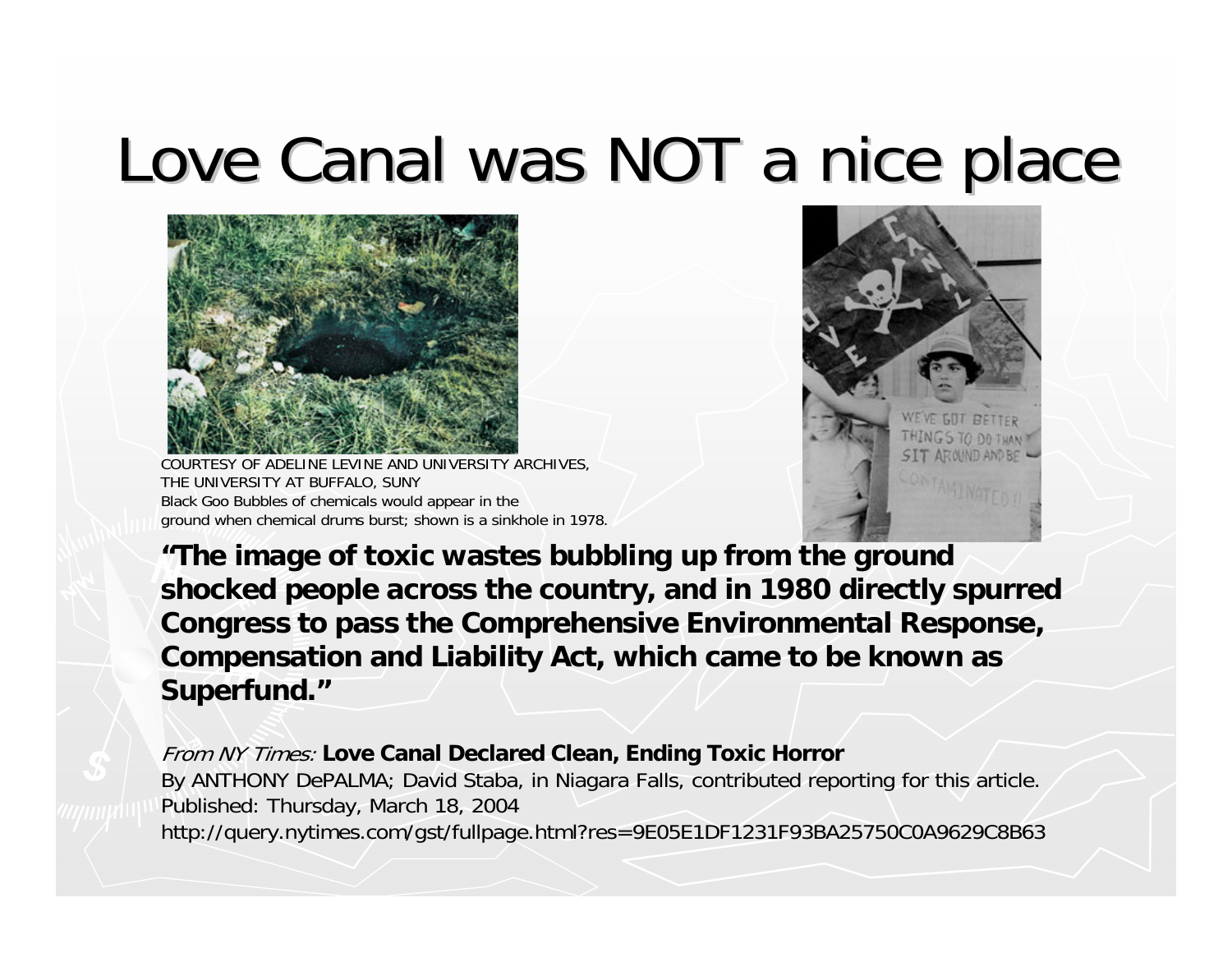#### Superfund ! Superfund !

- ► Love Canal was not the worst, or only toxic dump.
- ► In grade school, I played in what was later a Superfund site. Always wondered about the frogs....
- ► The local High School ball fields are next to another Superfund site.
- ▶ Housing is cheapest in re-zoned **industrial areas. industrial areas.**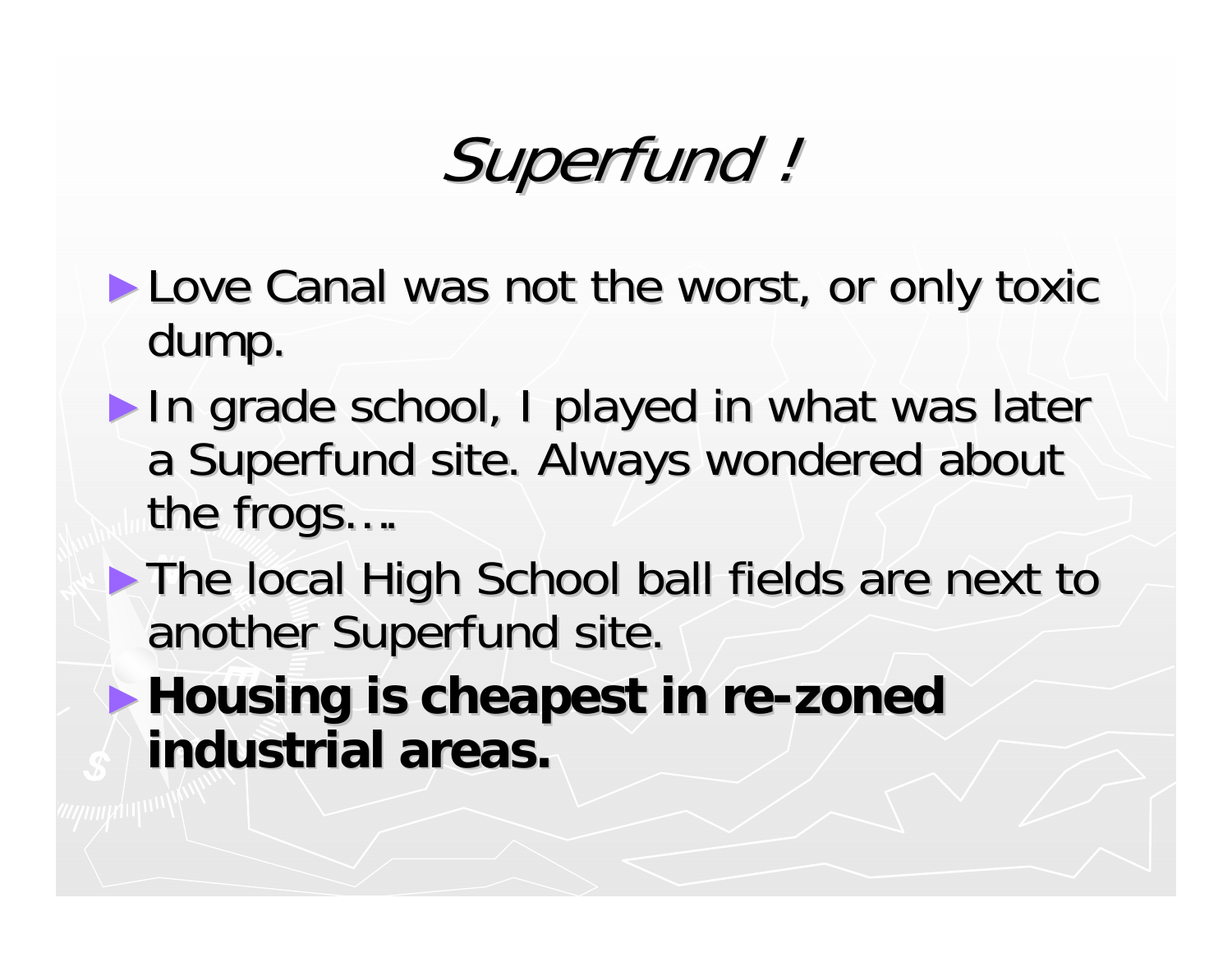# Living with air pollution

- ▶ "Ring Around the Collar" was real
- ►"…Summer in the city, back of my neck "…Summer in the city, back of my neck getting dirty and gritty..."
- ► Leaded gasoline
- ▶ Belching industrial smokestacks
	- **Heavy metals**
	- **Hydrocarbons**
	- **Ash and grit**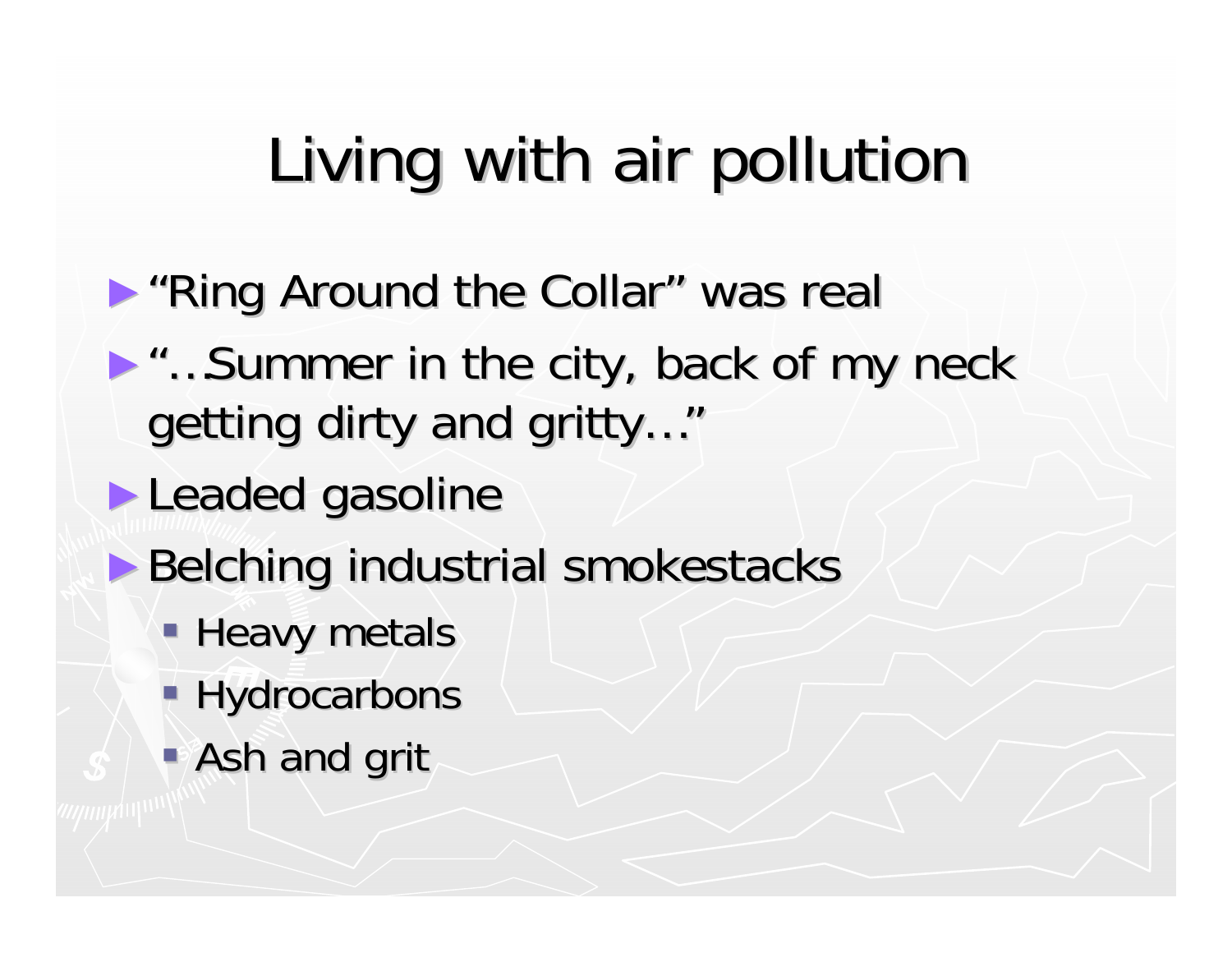# Weather and Climate

"Mother Nature" Just Does Not "Care"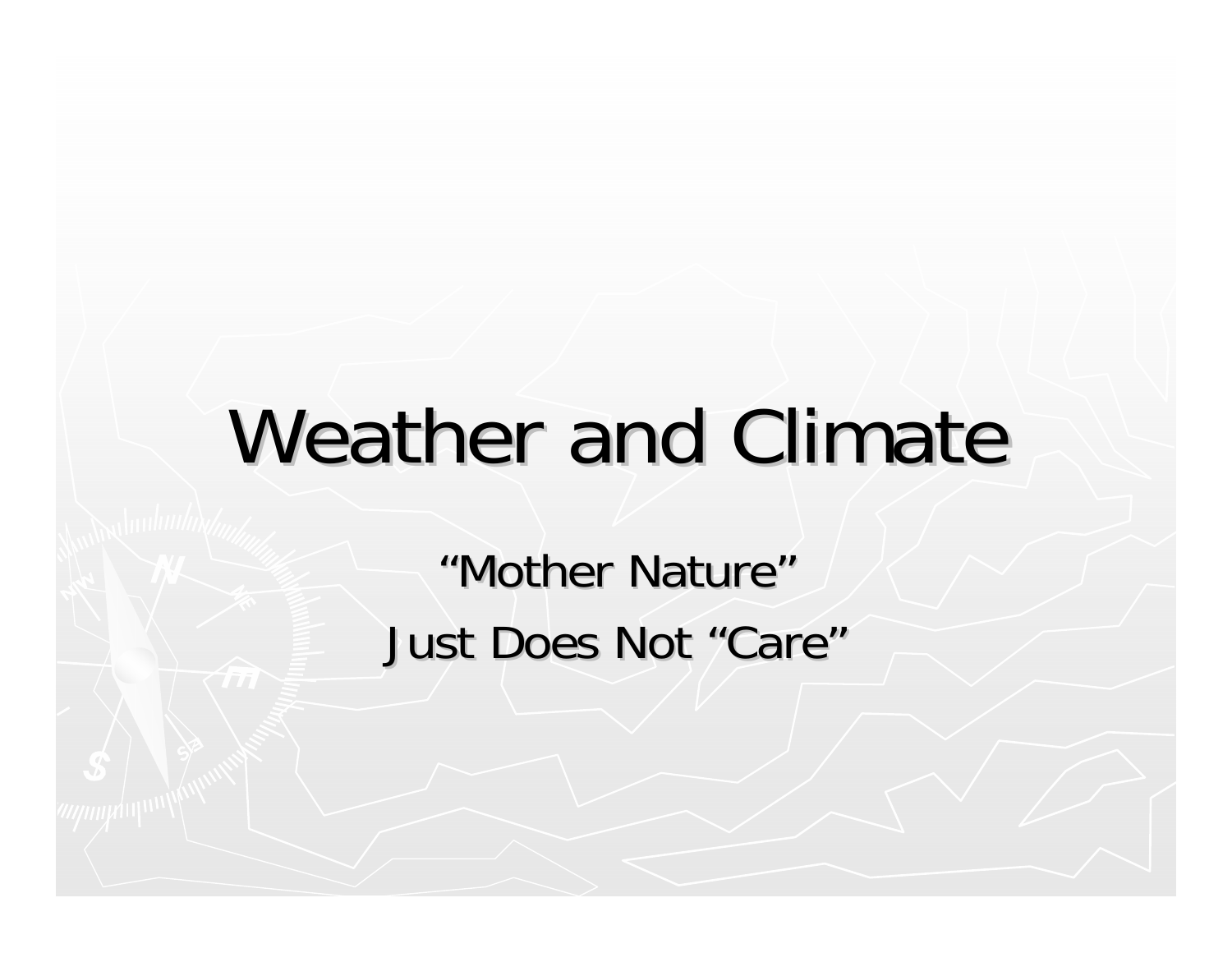### The Bay CAN freeze



The Winter of 1977 saw the Bay freeze all the way down past the mouth of the Patuxent. Temperatures did not get as high as freezing for almost a month.

Supplies had to be delivered to Smith Island by helicopter.



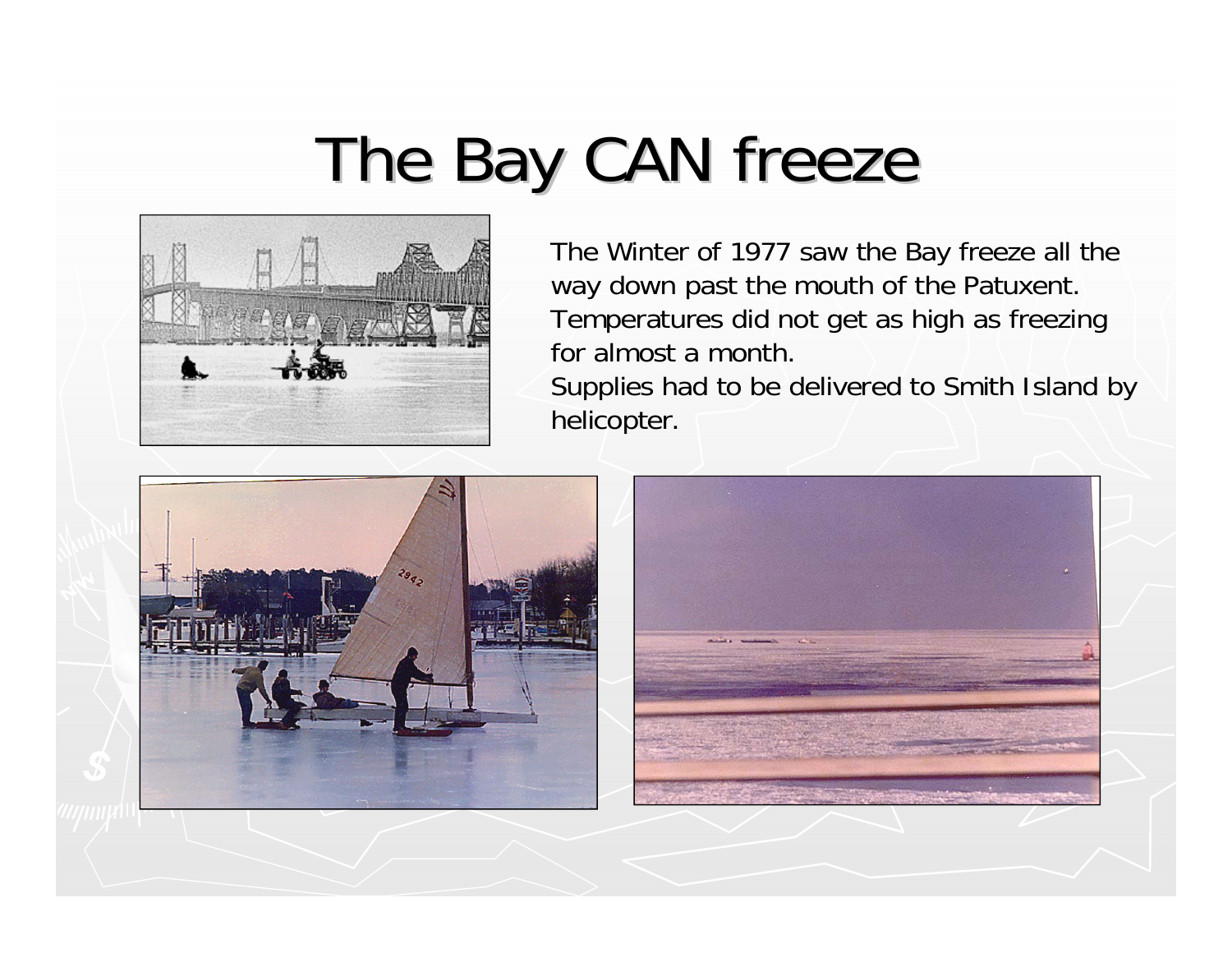#### It's all there in black and white…



The headlines read:

"Ice halts shipping in northern Tangier Sound"

"5 vessels aground" and "Watermen resilient"

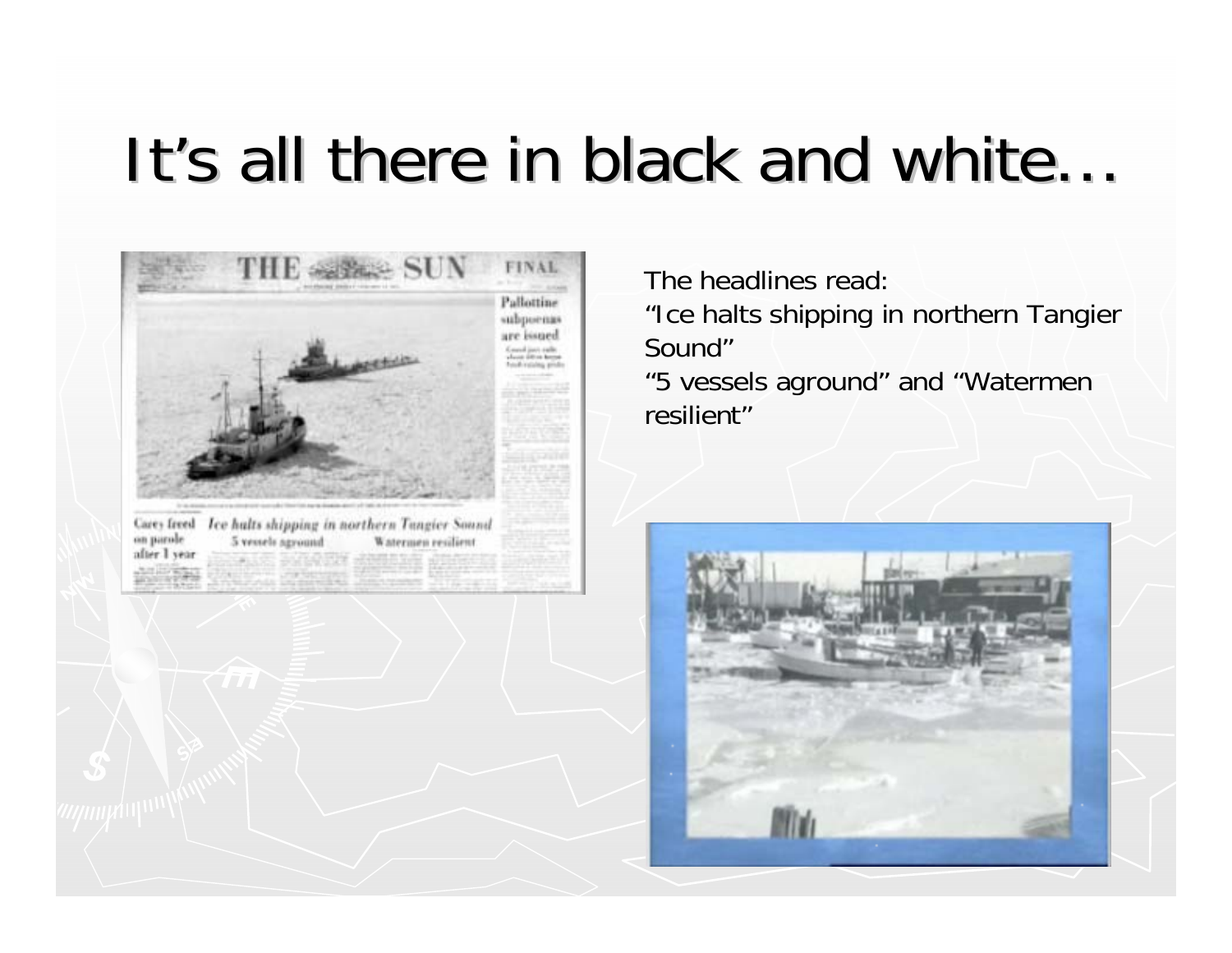## Winters In General

- $\blacktriangleright$  We can get more than a few inches of snow!
- ► Maryland's heaviest snows tend to be in February.
- $\blacktriangleright$  1996 snowmelt produced major floods.

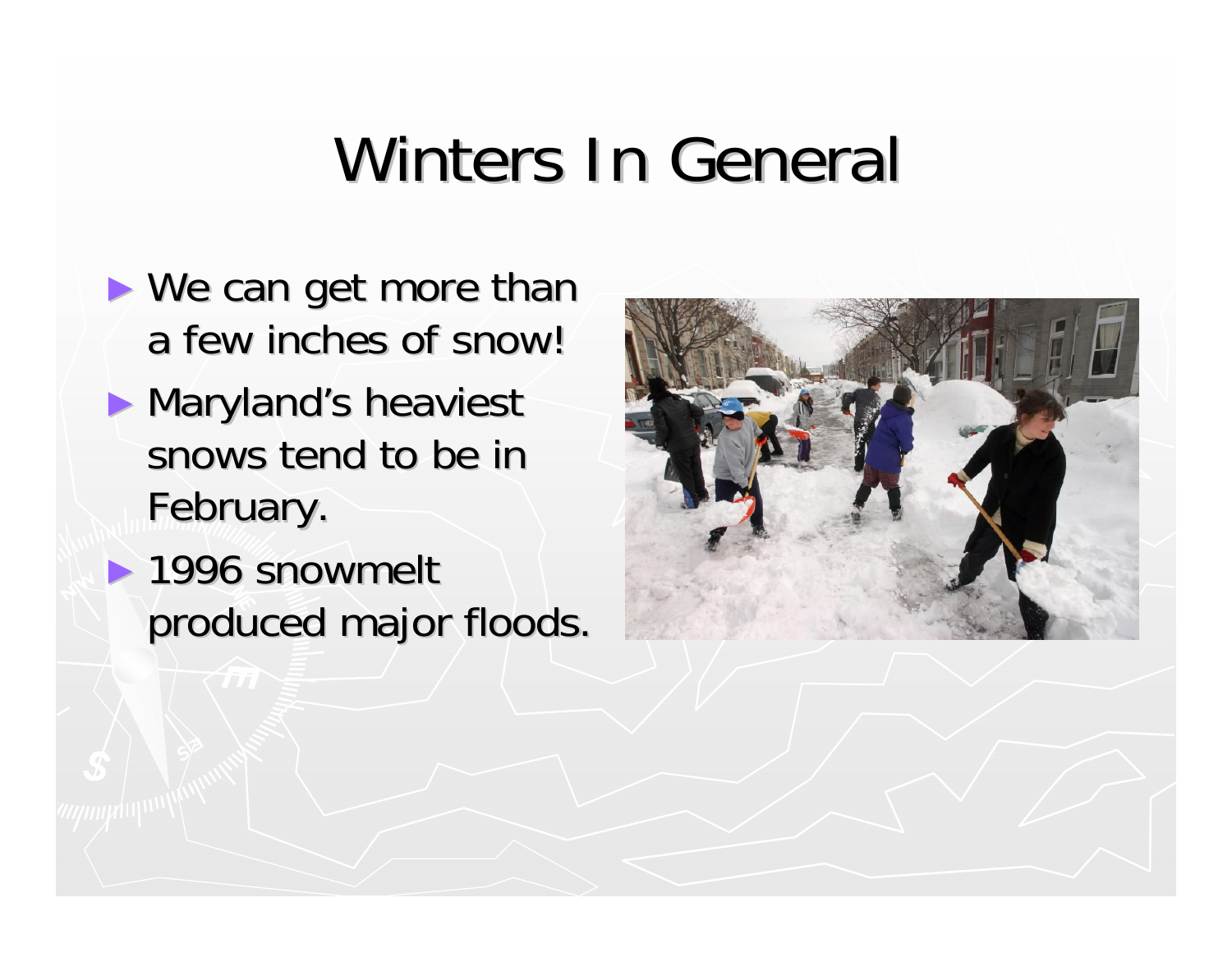### Tidal Rivers DO "blow out"

- $\blacktriangleright$  River bottoms can be exposed at low tide
- $\blacktriangleright$  Shallow areas can be exposed even at high tide!
- $\blacktriangleright$  In the Bay, what blows out one side can blow in to the opposite side.
- $\blacktriangleright$  Wind can move massive amounts of water.

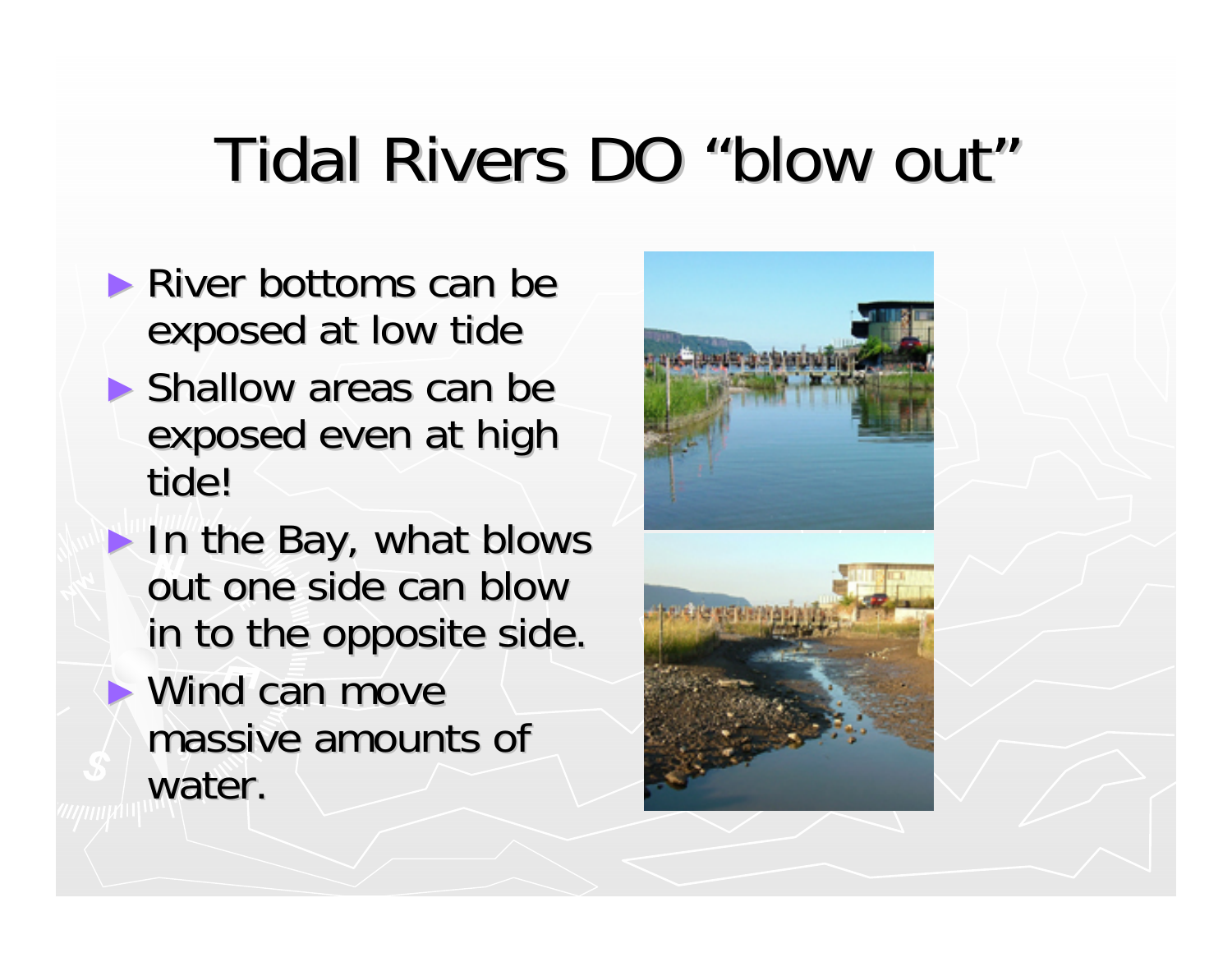#### Hurricanes CAN radically change local landscapes

- ► The Ocean City Inlet was created by an unnamed hurricane less than 100 years ago. (1933) ago. (1933)
- ► Agnes, David, Isabel, Katrina. Need I say more?



Barrier island damage by Isabel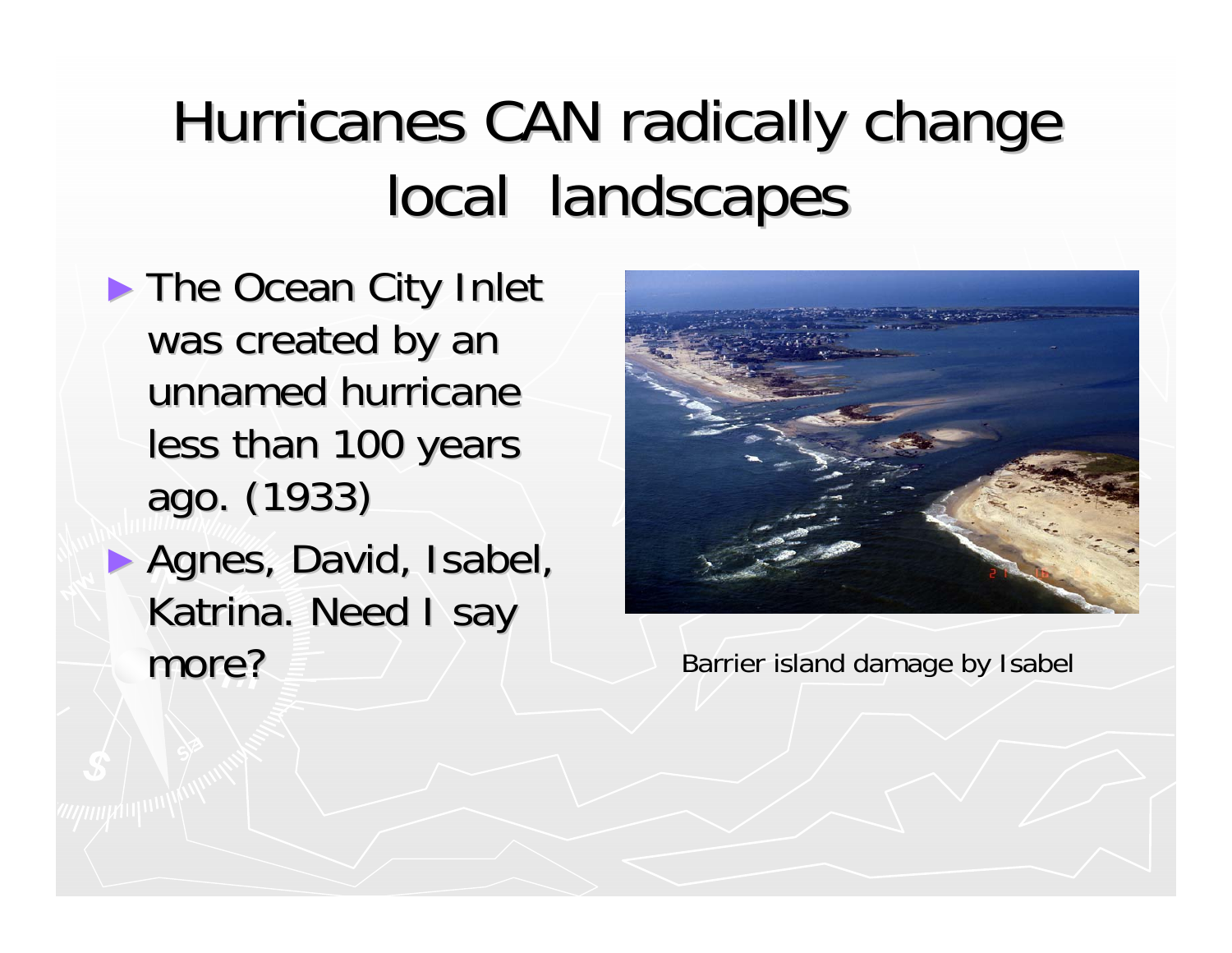### Before Global Warming...

#### **… there was Nuclear Winter.**

The TTAPS report had people really wondering whether the world would end in fire or ice.

(Nuclear Winter: Global Consequences of Multple Nuclear Explosions R. P. Turco, O. B. Toon, T. P. Ackerman, J. B. Pollack, and Carl Sagan (23 December 1983) Science 222 (4630), 1283. [DOI: 10.1126/science.222.4630.1283] http://www.sciencemag.org/cgi/conten<br>t/abstract/222/4630/1283)

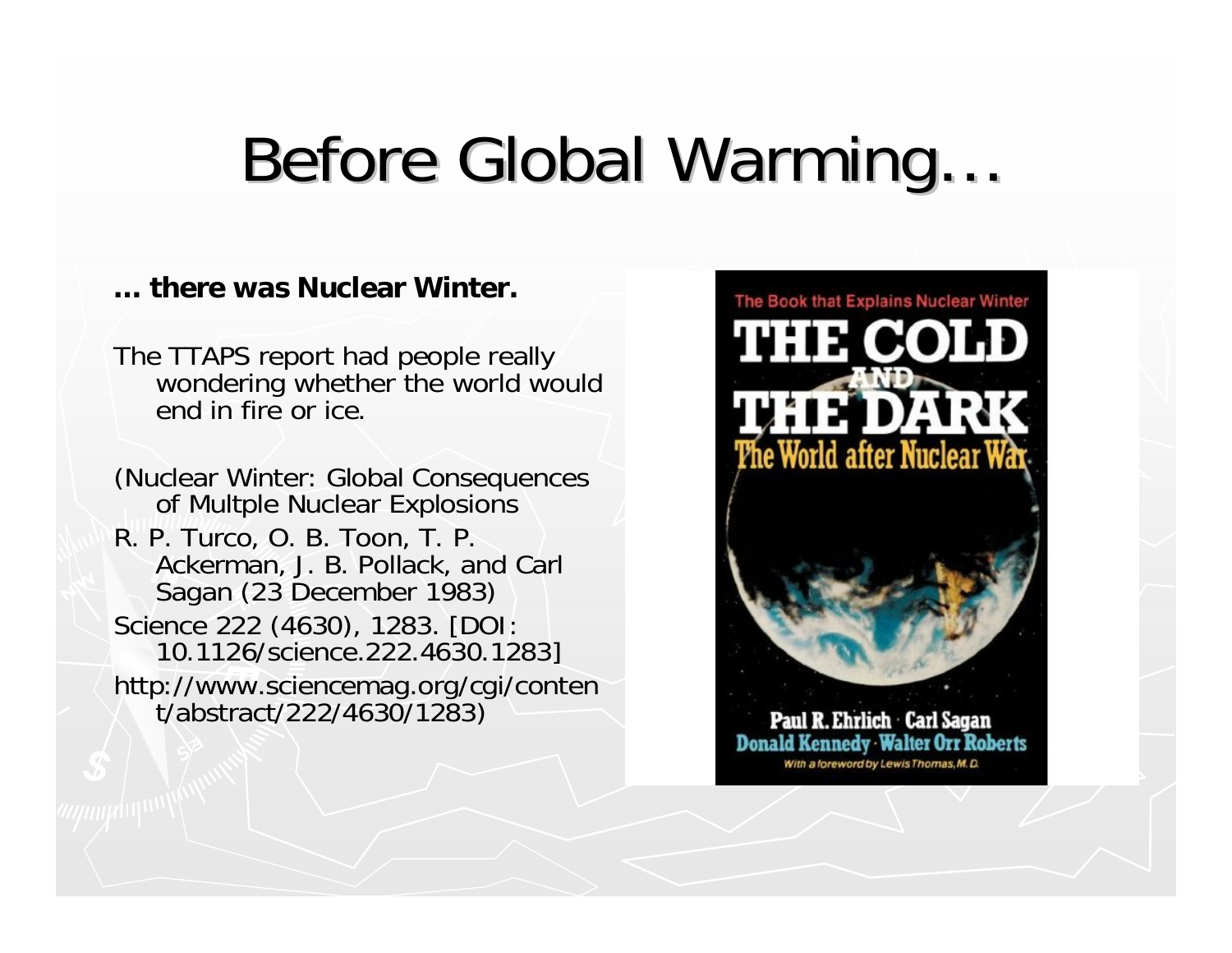#### The 2 scariest books I've ever read The 2 scariest books I've ever read



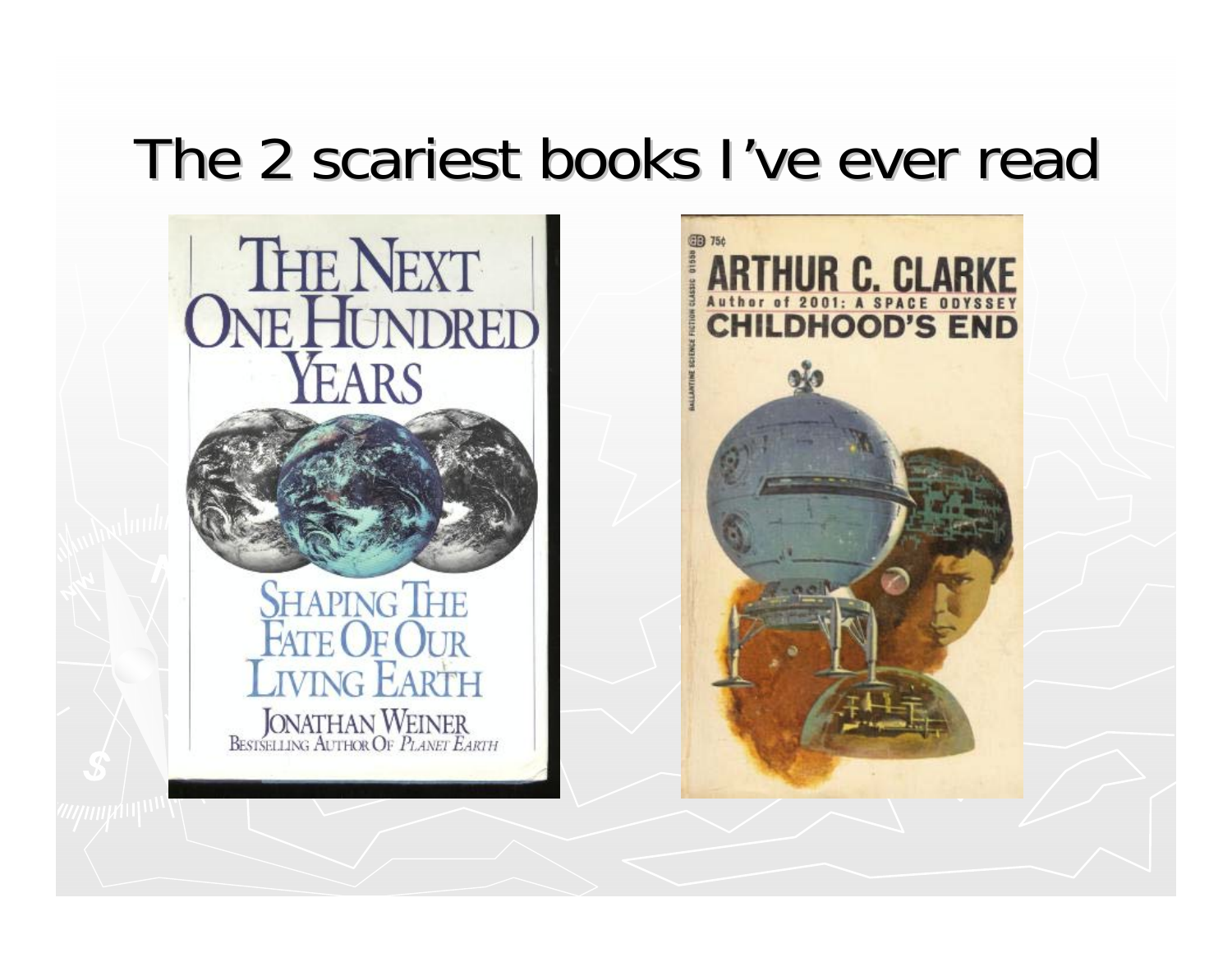# We Are From The Government

We are here to help...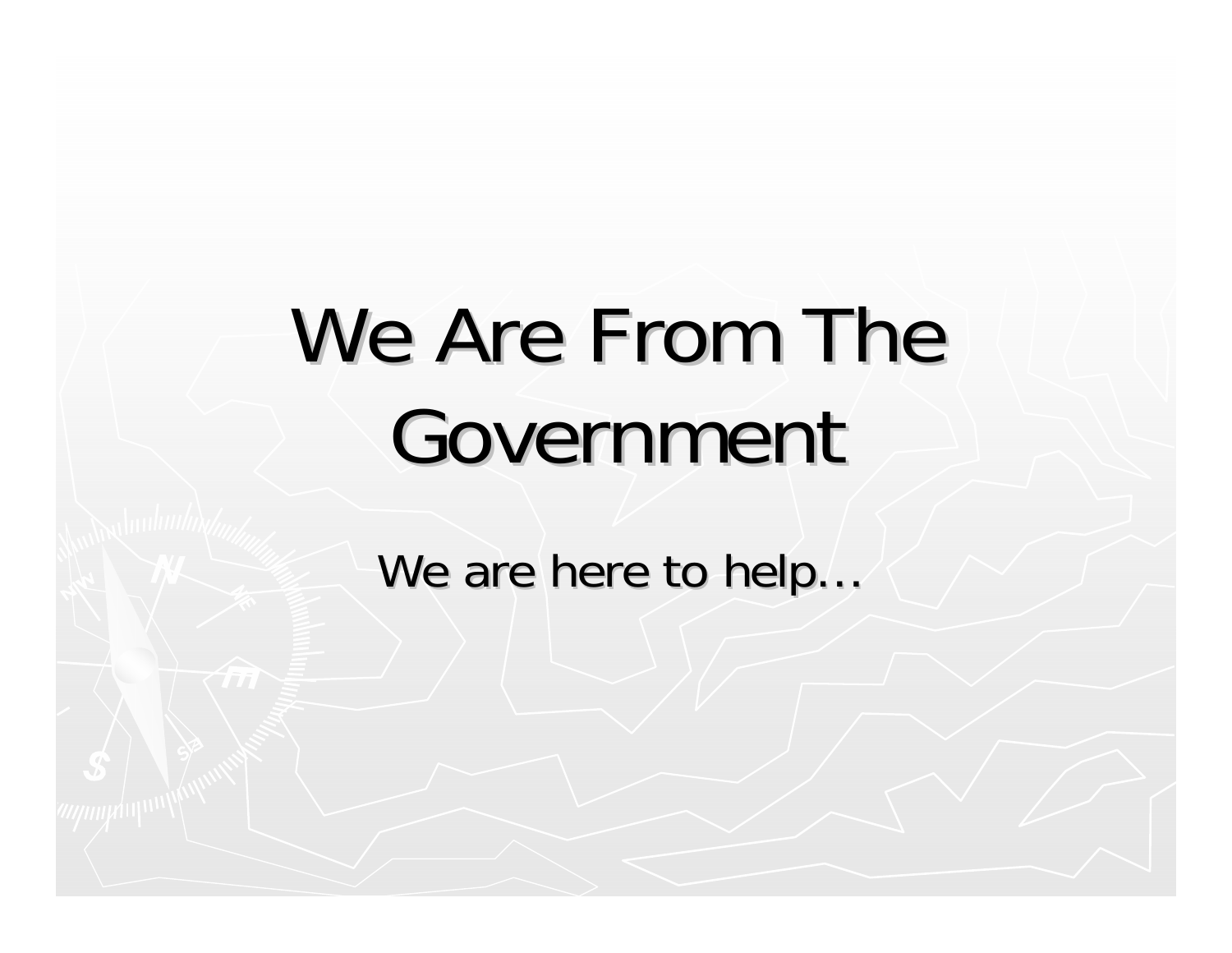#### "We have met the enemy..."

"... and he is us." Pogo comic strip character.

- ► Sampling permissions can be hard to get because the longer a person lives, the more negative things about Government they remember.
- $\blacktriangleright$  We are a Government for, of, and by the people.
- ► People make mistakes.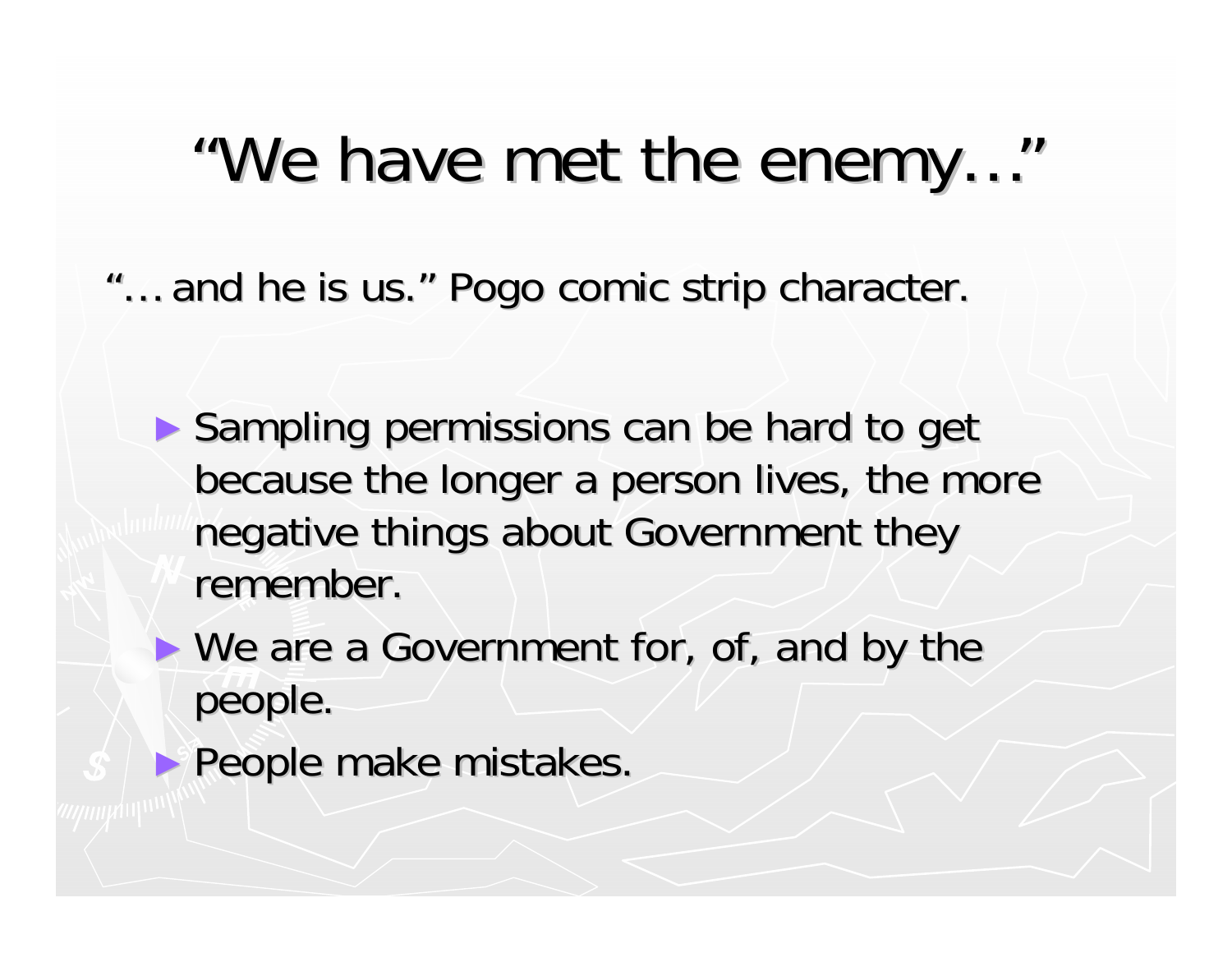#### Examples of such help

- ► Requiring asbestos to be used in government and school buildings
- ► Lies, Damn Lies, and Statistics
- ►"Eminent Domain" land acquisitions "Eminent Domain" land acquisitions
- ▶ MTBE in "winter" gasoline
- $\blacktriangleright$  Fines and Fees for the "little guy" while Corporations evade them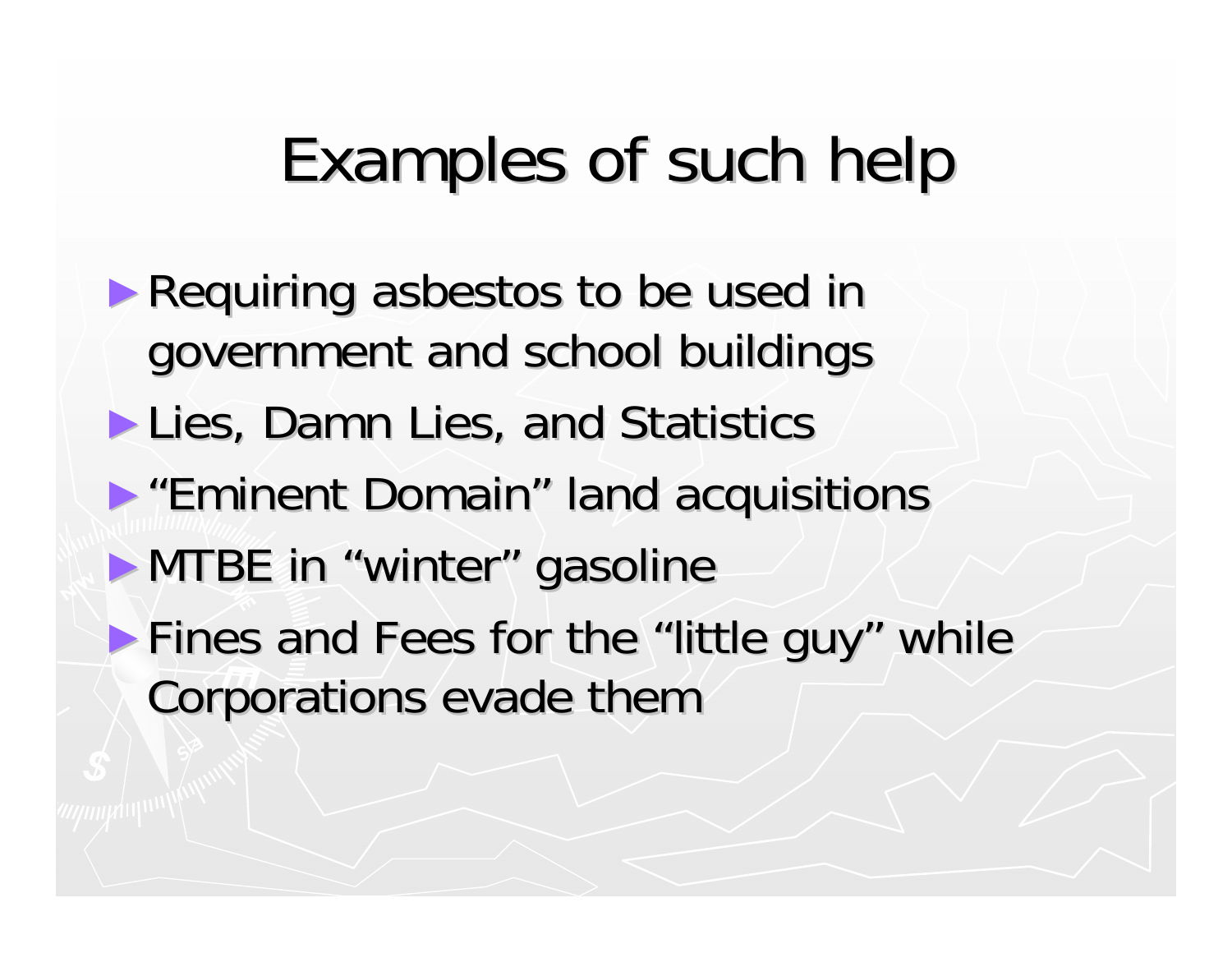### Knowledge is Power

- ► You don't know it all
- $\blacktriangleright$  I don't know it all
- $\blacktriangleright$  We both know things about the same topic:
	- one has "been there, done that"
	- $\blacksquare$  one is still getting there.
- ► Only life experiences separate us.